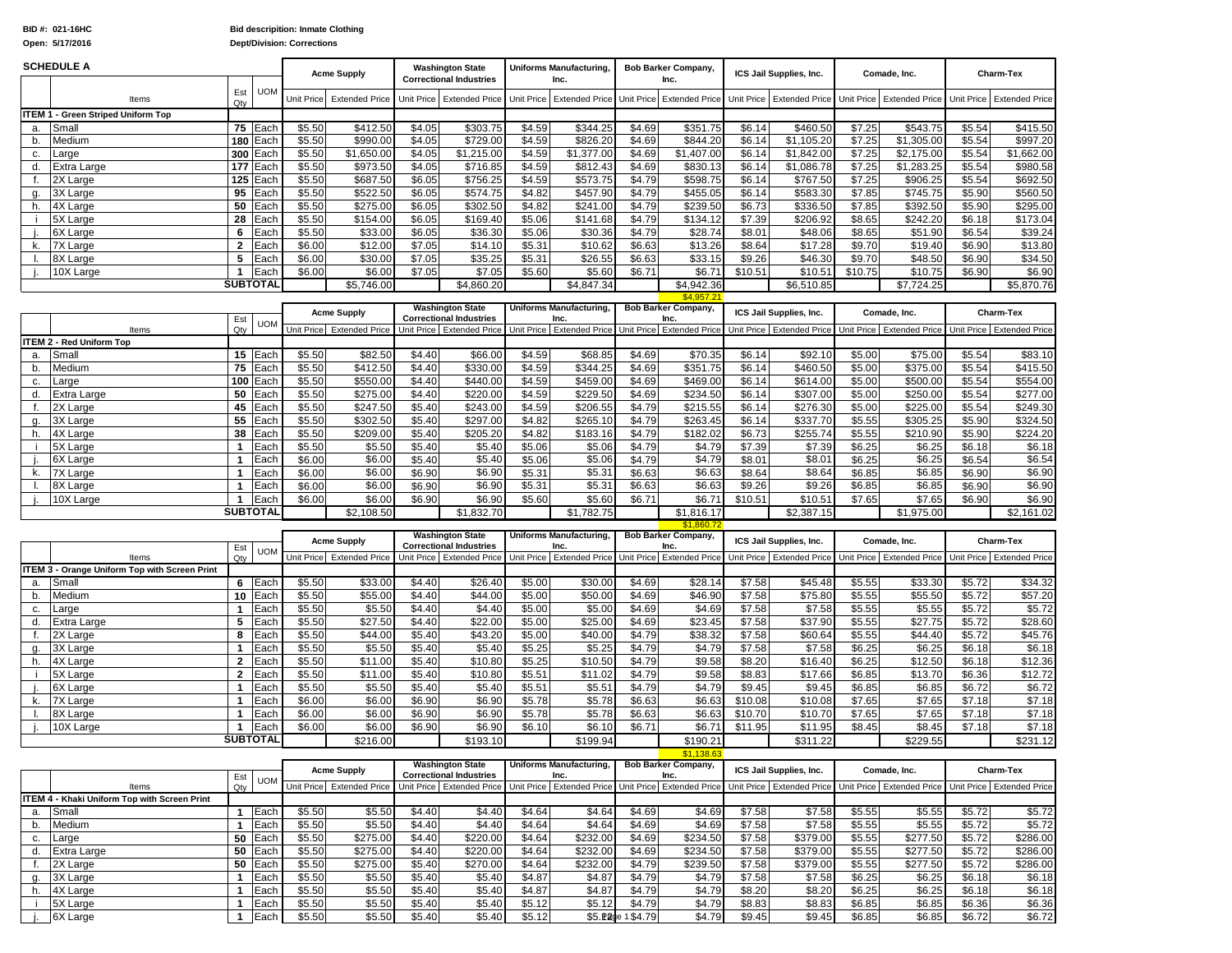|    | 7X Large                            |                 | 6 Each              | \$6.00           | \$36.00                   | \$6.90           | \$41.40                                                   | \$5.40           | \$32.40                                | \$6.63           | \$39.78                                             | \$10.08          | \$60.48                                                                                                                           | \$7.65           | \$45.90                                             | \$7.18           | \$43.08                         |
|----|-------------------------------------|-----------------|---------------------|------------------|---------------------------|------------------|-----------------------------------------------------------|------------------|----------------------------------------|------------------|-----------------------------------------------------|------------------|-----------------------------------------------------------------------------------------------------------------------------------|------------------|-----------------------------------------------------|------------------|---------------------------------|
|    | 8X Large                            | 3               | Each                | \$6.00           | \$18.00                   | \$6.90           | \$20.70                                                   | \$5.40           | \$16.20                                | \$6.63           | \$19.89                                             | \$10.70          | \$32.10                                                                                                                           | \$7.65           | \$22.95                                             | \$7.18           | \$21.54                         |
|    | 10X Large                           | $\mathbf{3}$    | Each                | \$6.00           | \$18.00                   | \$6.90           | \$20.70                                                   | \$5.65           | \$16.95                                | \$6.71           | \$20.13                                             | \$11.95          | \$35.85                                                                                                                           | \$8.45           | \$25.35                                             | \$7.18           | \$21.54                         |
|    |                                     | <b>SUBTOTAL</b> |                     |                  | \$930.00                  |                  | \$823.20                                                  |                  | \$790.81                               |                  | \$816.84                                            |                  | \$1,314.65                                                                                                                        |                  | \$964.00                                            |                  | \$981.04                        |
|    |                                     |                 |                     |                  |                           |                  |                                                           |                  |                                        |                  | \$577.10                                            |                  |                                                                                                                                   |                  |                                                     |                  |                                 |
|    |                                     |                 |                     |                  | <b>Acme Supply</b>        |                  | <b>Washington State</b>                                   |                  | Uniforms Manufacturing,                |                  | <b>Bob Barker Company,</b>                          |                  | ICS Jail Supplies, Inc.                                                                                                           |                  | Comade, Inc.                                        |                  | <b>Charm-Tex</b>                |
|    |                                     | Est             | <b>UOM</b>          |                  |                           |                  | <b>Correctional Industries</b>                            |                  | Inc.                                   |                  | Inc.                                                |                  |                                                                                                                                   |                  |                                                     |                  |                                 |
|    | Items                               | Qtv             |                     |                  | Unit Price Extended Price |                  | Unit Price Extended Price                                 |                  |                                        |                  | Unit Price Extended Price Unit Price Extended Price |                  | Unit Price Extended Price                                                                                                         |                  | Unit Price Extended Price Unit Price Extended Price |                  |                                 |
|    | <b>ITEM 5a - Green Uniform Pant</b> |                 |                     |                  | \$534.00                  |                  |                                                           |                  |                                        |                  |                                                     |                  |                                                                                                                                   |                  |                                                     |                  | \$525.10                        |
| a. | Small                               |                 | 89 Each<br>270 Each | \$6.00<br>\$6.00 | \$1,620.00                | \$4.90           | \$436.10                                                  | \$5.88           | \$523.32                               | \$5.83           | \$518.87                                            | \$6.89           | $$613.2^{\circ}$                                                                                                                  | \$5.95           | \$529.55                                            | \$5.90           | \$1,668.60                      |
| b. | Medium                              |                 |                     | \$6.00           | \$2,178.00                | \$4.90<br>\$4.90 | \$1,323.00                                                | \$5.88<br>\$5.88 | \$1,587.60<br>\$2,134.44               | \$6.76<br>\$6.76 | \$1,825.20<br>\$2,453.88                            | \$6.89<br>\$6.89 | \$1,860.30<br>\$2,501.07                                                                                                          | \$5.95<br>\$5.95 | \$1,606.50<br>\$2,159.85                            | \$6.18<br>\$6.18 |                                 |
| C. | Large                               |                 | 363 Each            |                  |                           |                  | \$1,778.70                                                |                  |                                        |                  |                                                     |                  |                                                                                                                                   |                  |                                                     |                  | \$2,243.34                      |
| d. | Extra Large                         |                 | 238 Each            | \$6.00           | \$1,428.00                | \$4.90           | \$1,166.20                                                | \$5.88           | \$1,399.44                             | \$7.37           | \$1,754.06                                          | \$6.89           | \$1,639.82                                                                                                                        | \$5.95           | \$1,416.10                                          | \$6.18           | \$1,470.84                      |
|    | 2X Large                            | 263             | Each                | \$6.00           | \$1,578.00                | \$5.50           | \$1,446.50                                                | \$5.88           | \$1,546.44                             | \$7.37           | \$1,938.31                                          | \$6.89           | \$1,812.07                                                                                                                        | \$5.95           | \$1,564.85                                          | \$6.18           | \$1,625.34                      |
| a. | 3X Large                            |                 | 165 Each            | \$6.00           | \$990.00                  | \$5.50           | \$907.50                                                  | \$6.17           | \$1,018.05                             | \$7.48           | \$1,234.20                                          | \$6.89           | \$1,136.85                                                                                                                        | \$6.65           | \$1,097.25                                          | \$6.36           | \$1,049.40                      |
| h. | 4X Large                            |                 | 50 Each             | \$6.00           | \$300.00                  | \$5.50           | \$275.00                                                  | \$6.17           | \$308.50                               | \$8.26           | \$413.00                                            | \$7.51           | \$375.50                                                                                                                          | \$6.65           | \$332.50                                            | \$6.54           | \$327.00                        |
|    | 5X Large                            | 30              | Each                | \$6.00           | \$180.00                  | \$5.50           | \$165.00                                                  | \$6.50           | \$195.00                               | \$8.80           | \$264.00                                            | \$8.14           | \$244.20                                                                                                                          | \$7.45           | \$223.50                                            | \$6.90           | \$207.00                        |
|    | 6X Large                            | 12 <sub>2</sub> | Each                | \$6.00           | \$72.00                   | \$5.50           | \$66.00                                                   | \$6.50           | \$78.00                                | \$9.27           | \$111.24                                            | \$8.76           | \$105.12                                                                                                                          | \$7.45           | \$89.40                                             | \$6.90           | \$82.80                         |
| k. | 7X Large                            | $\mathbf{1}$    | Each                | \$7.00           | \$7.00                    | \$6.50           | \$6.50                                                    | \$6.83           | \$6.83                                 | \$9.27           | \$9.27                                              | \$9.39           | \$9.39                                                                                                                            | \$8.15           | \$8.15                                              | \$7.54           | \$7.54                          |
|    | 8X Large                            | 1               | Each                | \$7.00           | \$7.00                    | \$6.50           | \$6.50                                                    | \$6.83           | \$6.83                                 | \$9.71           | \$9.71                                              | \$10.01          | \$10.01                                                                                                                           | \$8.15           | \$8.15                                              | \$7.54           | \$7.54                          |
|    | 10X Large                           | 1               | Each                | \$7.00           | \$7.00                    | \$6.50           | \$6.50                                                    | \$7.17           | \$7.17                                 | \$10.16          | \$10.16                                             | \$11.26          | $\overline{$11.26}$                                                                                                               | \$9.15           | \$9.15                                              | \$7.90           | \$7.90                          |
|    |                                     |                 |                     |                  |                           |                  |                                                           |                  |                                        |                  |                                                     |                  |                                                                                                                                   |                  |                                                     |                  |                                 |
|    |                                     | <b>SUBTOTAL</b> |                     |                  | \$8,901.00                |                  | \$7,583.50                                                |                  | \$8,811.62                             |                  | \$10,541.90                                         |                  | \$10,318.80                                                                                                                       |                  | \$9,044.95                                          |                  |                                 |
|    |                                     |                 |                     |                  |                           |                  |                                                           |                  |                                        |                  | \$10,538.90                                         |                  |                                                                                                                                   |                  |                                                     |                  |                                 |
|    |                                     |                 |                     |                  |                           |                  | <b>Washington State</b>                                   |                  | <b>Uniforms Manufacturing,</b>         |                  | <b>Bob Barker Company,</b>                          |                  | ICS Jail Supplies, Inc.                                                                                                           |                  | Comade, Inc.                                        |                  | Charm-Tex                       |
|    |                                     | Est             | <b>UOM</b>          |                  | <b>Acme Supply</b>        |                  | <b>Correctional Industries</b>                            |                  | Inc.                                   |                  | Inc.                                                |                  |                                                                                                                                   |                  |                                                     |                  |                                 |
|    | Items                               | Qty             |                     |                  | Unit Price Extended Price |                  | Unit Price Extended Price                                 |                  |                                        |                  |                                                     |                  | Unit Price Extended Price Unit Price Extended Price Unit Price Extended Price Unit Price Extended Price Unit Price Extended Price |                  |                                                     |                  |                                 |
|    | <b>ITEM 5b - Red Uniform Pant</b>   |                 |                     |                  |                           |                  |                                                           |                  |                                        |                  |                                                     |                  |                                                                                                                                   |                  |                                                     |                  |                                 |
| a. | Small                               |                 | 13 Each             | \$6.00           | \$78.00                   | \$4.90           | \$63.70                                                   | \$5.88           | \$76.44                                | \$5.69           | \$73.97                                             | \$6.89           | \$89.57                                                                                                                           | \$5.95           | \$77.35                                             | \$5.90           |                                 |
| b. | Medium                              |                 | 63 Each             | \$6.00           | 3378.00                   | \$4.90           | \$308.70                                                  | \$5.88           | \$370.44                               | \$5.69           | \$358.47                                            | \$6.89           | \$434.07                                                                                                                          | \$5.95           | \$374.85                                            | \$6.18           | \$389.34                        |
| C. | Large                               |                 | 75 Each             | \$6.00           | \$450.00                  | \$4.90           | \$367.50                                                  | \$5.88           | \$441.00                               | \$5.69           | \$426.75                                            | \$6.89           | \$516.75                                                                                                                          | \$5.95           | \$446.25                                            | \$6.18           | \$463.50                        |
| d. | Extra Large                         |                 | 113 Each            | \$6.00           | \$678.00                  | \$4.90           | \$553.70                                                  | \$5.88           | \$664.44                               | \$5.69           | \$642.97                                            | \$6.89           | \$778.57                                                                                                                          | \$5.95           | \$672.35                                            | \$6.18           | \$698.34                        |
|    | 2X Large                            |                 | 50 Each             | \$6.00           | \$300.00                  | \$5.50           | \$275.00                                                  | \$5.88           | \$294.00                               | \$5.69           | \$284.50                                            | \$6.89           | \$344.50                                                                                                                          | \$5.95           | \$297.50                                            | \$6.18           | \$309.00                        |
| q. | 3X Large                            |                 | 35 Each             | \$6.00           | \$210.00                  | \$5.50           | \$192.50                                                  | \$6.17           | \$215.95                               | \$5.69           | \$199.15                                            | \$6.89           | \$241.15                                                                                                                          | \$6.65           | \$232.75                                            | \$6.36           | \$222.60                        |
| h. | 4X Large                            |                 | 18 Each             | \$6.00           | \$108.00                  | \$5.50           | \$99.00                                                   | \$6.17           | \$111.06                               | \$5.73           | \$103.14                                            | \$7.51           | \$135.18                                                                                                                          | \$6.65           | \$119.70                                            | \$6.54           | \$117.72                        |
|    | 5X Large                            | $\mathbf 1$     | Each                | \$6.00           | \$6.00                    | \$5.50           | \$5.50                                                    | \$6.50           | \$6.50                                 | \$5.73           | \$5.73                                              | \$8.14           | \$8.14                                                                                                                            | \$7.45           | \$7.45                                              | \$6.90           | \$6.90                          |
|    | 6X Large                            | 1               | Each                | \$6.00           | \$6.00                    | \$5.50           | \$5.50                                                    | \$6.50           | \$6.50                                 | \$5.99           | \$5.99                                              | \$8.76           | \$8.76                                                                                                                            | \$7.45           | \$7.45                                              | \$6.90           | \$6.90                          |
| k. | 7X Large                            | 1               | Each                | \$7.00           | \$7.00                    | \$6.50           | \$6.50                                                    | \$6.83           | \$6.83                                 | \$8.19           | \$8.19                                              | \$9.39           | \$9.39                                                                                                                            | \$8.15           | \$8.15                                              | \$7.54           | \$7.54                          |
|    | 8X Large                            | $\mathbf{1}$    | Each                | \$7.00           | \$7.00                    | \$6.50           | \$6.50                                                    | \$6.83           | \$6.83                                 | \$8.19           | \$8.19                                              | \$10.01          | \$10.01                                                                                                                           | \$8.15           | \$8.15                                              | \$7.54           | \$7.54                          |
|    | 10X Large                           | 1               | Each                | \$7.00           | \$7.00                    | \$6.50           | \$6.50                                                    | \$7.17           | \$7.17                                 | \$8.19           | \$8.19                                              | \$11.26          | \$11.26                                                                                                                           | \$9.15           | \$9.15                                              | \$7.90           | \$9,222.40<br>\$76.70<br>\$7.90 |
|    |                                     | <b>SUBTOTAL</b> |                     |                  | \$2,235.00                |                  | \$1,890.60                                                |                  | \$2,207.16                             |                  | \$2,125.24                                          |                  | \$2,587.35                                                                                                                        |                  | \$2,261.10                                          |                  | \$2,313.98                      |
|    |                                     |                 |                     |                  |                           |                  |                                                           |                  |                                        |                  |                                                     |                  |                                                                                                                                   |                  |                                                     |                  |                                 |
|    |                                     | Est             |                     |                  | <b>Acme Supply</b>        |                  | <b>Washington State</b><br><b>Correctional Industries</b> |                  | <b>Uniforms Manufacturing,</b><br>Inc. |                  | <b>Bob Barker Company,</b><br>Inc.                  |                  | ICS Jail Supplies, Inc.                                                                                                           |                  | Comade, Inc.                                        |                  | <b>Charm-Tex</b>                |

|    |                                     | Est | UOM             |        | Acme Supply                                                                                                                                                                                                                    |        | <b>Correctional Industries</b> |        | Inc.                    | Inc.   |                            | <b>ICS Jail Supplies, Inc.</b> |                                                                                                                                                                            | Comage, Inc. |          |        | Charm-Tex        |
|----|-------------------------------------|-----|-----------------|--------|--------------------------------------------------------------------------------------------------------------------------------------------------------------------------------------------------------------------------------|--------|--------------------------------|--------|-------------------------|--------|----------------------------|--------------------------------|----------------------------------------------------------------------------------------------------------------------------------------------------------------------------|--------------|----------|--------|------------------|
|    | Items                               | Qty |                 |        | Unit Price Extended Price                                                                                                                                                                                                      |        |                                |        |                         |        |                            |                                | Unit Price Extended Price Unit Price Extended Price Unit Price Extended Price Unit Price Extended Price Unit Price Extended Price Unit Price Extended Price Extended Price |              |          |        |                  |
|    | ITEM 5c - Orange Uniform Pant       |     |                 |        |                                                                                                                                                                                                                                |        |                                |        |                         |        |                            |                                |                                                                                                                                                                            |              |          |        |                  |
| a. | Small                               | 9   | Each            | \$6.00 | \$54.00                                                                                                                                                                                                                        | \$4.90 | \$44.10                        | \$5.88 | \$52.92                 | \$5.69 | \$51.21                    | \$6.89                         | \$62.01                                                                                                                                                                    | \$5.95       | \$53.55  | \$5.90 | \$53.10          |
|    | Medium                              |     | Each            | \$6.00 | \$18.00                                                                                                                                                                                                                        | \$4.90 | \$14.70                        | \$5.88 | \$17.64                 | \$5.69 | \$17.07                    | \$6.89                         | \$20.67                                                                                                                                                                    | \$5.95       | \$17.85  | \$6.18 | \$18.54          |
|    | Large                               |     | Each            | \$6.00 | \$42.00                                                                                                                                                                                                                        | \$4.90 | \$34.30                        | \$5.88 | \$41.16                 | \$5.69 | \$39.83                    | \$6.89                         | \$48.23                                                                                                                                                                    | \$5.95       | \$41.65  | \$6.18 | \$43.26          |
|    | Extra Large                         |     | 14 Each         | \$6.00 | \$84.00                                                                                                                                                                                                                        | \$4.90 | \$68.60                        | \$5.88 | \$82.32                 | \$5.69 | \$79.66                    | \$6.89                         | \$96.46                                                                                                                                                                    | \$5.95       | \$83.30  | \$6.18 | \$86.52          |
|    | 2X Large                            | 3   | Each            | \$6.00 | \$18.00                                                                                                                                                                                                                        | \$5.50 | \$16.50                        | \$5.88 | \$17.64                 | \$5.69 | \$17.07                    | \$6.89                         | \$20.67                                                                                                                                                                    | \$5.95       | \$17.85  | \$6.18 | \$18.54          |
|    | 3X Large                            |     | Each            | \$6.00 | \$6.00                                                                                                                                                                                                                         | \$5.50 | \$5.50                         | \$6.17 | \$6.17                  | \$5.69 | \$5.69                     | \$6.89                         | \$6.89                                                                                                                                                                     | \$6.65       | \$6.65   | \$6.36 | \$6.36           |
|    | 4X Large                            |     | Each            | \$6.00 | \$6.00                                                                                                                                                                                                                         | \$5.50 | \$5.50                         | \$6.17 | \$6.17                  | \$5.73 | \$5.73                     | \$7.51                         | \$7.51                                                                                                                                                                     | \$6.65       | \$6.65   | \$6.54 | \$6.54           |
|    | 5X Large                            |     | Each            | \$6.00 | \$6.00                                                                                                                                                                                                                         | \$5.50 | \$5.50                         | \$6.50 | \$6.50                  | \$5.73 | \$5.73                     | \$8.14                         | \$8.14                                                                                                                                                                     | \$7.45       | \$7.45   | \$6.90 | \$6.90           |
|    | 6X Large                            |     | Each            | \$6.00 | \$6.00                                                                                                                                                                                                                         | \$5.50 | \$5.50                         | \$6.50 | \$6.50                  | \$5.99 | \$5.99                     | \$8.76                         | \$8.76                                                                                                                                                                     | \$7.45       | \$7.45   | \$6.90 | \$6.90           |
|    | 7X Large                            |     | Each            | \$7.00 | \$7.00                                                                                                                                                                                                                         | \$6.50 | \$6.50                         | \$6.83 | \$6.83                  | \$8.19 | \$8.19                     | \$9.39                         | \$9.39                                                                                                                                                                     | \$8.15       | \$8.15   | \$7.54 | \$7.54           |
|    | 8X Large                            |     | Each            | \$7.00 | \$7.00                                                                                                                                                                                                                         | \$6.50 | \$6.50                         | \$6.83 | \$6.83                  | \$8.19 | \$8.19                     | \$10.01                        | \$10.01                                                                                                                                                                    | \$8.15       | \$8.15   | \$7.54 | \$7.54           |
|    | 10X Large                           |     | Each            | \$7.00 | \$7.00                                                                                                                                                                                                                         | \$6.50 | \$6.50                         | \$7.17 | \$7.17                  | \$8.19 | \$8.19                     | \$11.76                        | \$11.76                                                                                                                                                                    | \$9.15       | \$9.15   | \$7.90 | \$7.90           |
|    |                                     |     | <b>SUBTOTAL</b> |        | \$261.00                                                                                                                                                                                                                       |        | \$219.70                       |        | \$257.85                |        | \$252.55                   |                                | \$310.50                                                                                                                                                                   |              | \$267.85 |        | \$269.64         |
|    |                                     |     |                 |        |                                                                                                                                                                                                                                |        |                                |        |                         |        | \$276.51                   |                                |                                                                                                                                                                            |              |          |        |                  |
|    |                                     |     |                 |        | <b>Acme Supply</b>                                                                                                                                                                                                             |        | <b>Washington State</b>        |        | Uniforms Manufacturing. |        | <b>Bob Barker Company,</b> |                                | ICS Jail Supplies, Inc.                                                                                                                                                    | Comade, Inc. |          |        | <b>Charm-Tex</b> |
|    |                                     | Est | <b>UOM</b>      |        |                                                                                                                                                                                                                                |        | <b>Correctional Industries</b> |        | Inc.                    |        | Inc.                       |                                |                                                                                                                                                                            |              |          |        |                  |
|    | Items                               | Qtv |                 |        | Unit Price Extended Price   Unit Price   Extended Price   Unit Price   Extended Price   Unit Price   Extended Price   Unit Price   Extended Price   Unit Price   Extended Price   Extended Price   Extended Price   Extended P |        |                                |        |                         |        |                            |                                |                                                                                                                                                                            |              |          |        |                  |
|    | <b>ITEM 5d - Khaki Uniform Pant</b> |     |                 |        |                                                                                                                                                                                                                                |        |                                |        |                         |        |                            |                                |                                                                                                                                                                            |              |          |        |                  |
|    | Small                               |     | Each            | \$6.00 | \$6.00                                                                                                                                                                                                                         | \$4.90 | \$4.90                         | \$5.37 | \$5.37                  | \$5.69 | \$5.69                     | \$6.89                         | \$6.89                                                                                                                                                                     | \$5.95       | \$5.95   | \$5.90 | \$5.90           |
|    | Medium                              |     | Each            | \$6.00 | \$6.00                                                                                                                                                                                                                         | \$4.90 | \$4.90                         | \$5.37 | \$5.37                  | \$5.69 | \$5.69                     | \$6.89                         | \$6.89                                                                                                                                                                     | \$5.95       | \$5.95   | \$6.18 | \$6.18           |
| c. | Large                               |     | 12 Each         | \$6.00 | \$72.00                                                                                                                                                                                                                        | \$4.90 | \$58.80                        | \$5.37 | \$64.44                 | \$5.69 | \$68.28                    | \$6.89                         | \$82.68                                                                                                                                                                    | \$5.95       | \$71.40  | \$6.18 | \$74.16          |

d. Extra Large **1** Each \$6.00 \$6.00 \$4.90 \$4.90 \$5.37 \$5.37 \$5.69 \$5.69 \$6.89 \$6.89 \$5.95 \$5.95 \$6.18 \$6.18 f. 2X Large **1** Each \$6.00 \$6.00 \$5.50 \$5.50 \$5.37 \$5.37 \$5.69 \$5.69 \$6.89 \$6.89 \$5.95 \$5.95 \$6.18 \$6.18 g. 3X Large **1** Each \$6.00 \$6.00 \$5.50 \$5.50 \$5.65 \$5.65 \$5.69 \$5.69 \$6.89 \$6.89 \$6.65 \$6.65 \$6.36 \$6.36 h. 4X Large **1** Each \$6.00 \$6.00 \$5.50 \$5.50 \$5.65 \$5.65 \$5.73 \$5.73 \$7.51 \$7.51 \$6.65 \$6.65 \$6.54 \$6.54 i 5X Large **1** Each \$6.00 \$6.00 \$5.50 \$5.50 \$5.95 \$5.95 \$5.73 \$5.73 \$8.14 \$8.14 \$7.45 \$7.45 \$6.90 \$6.90

 $$5.95_{0.8}$  2\$5.73